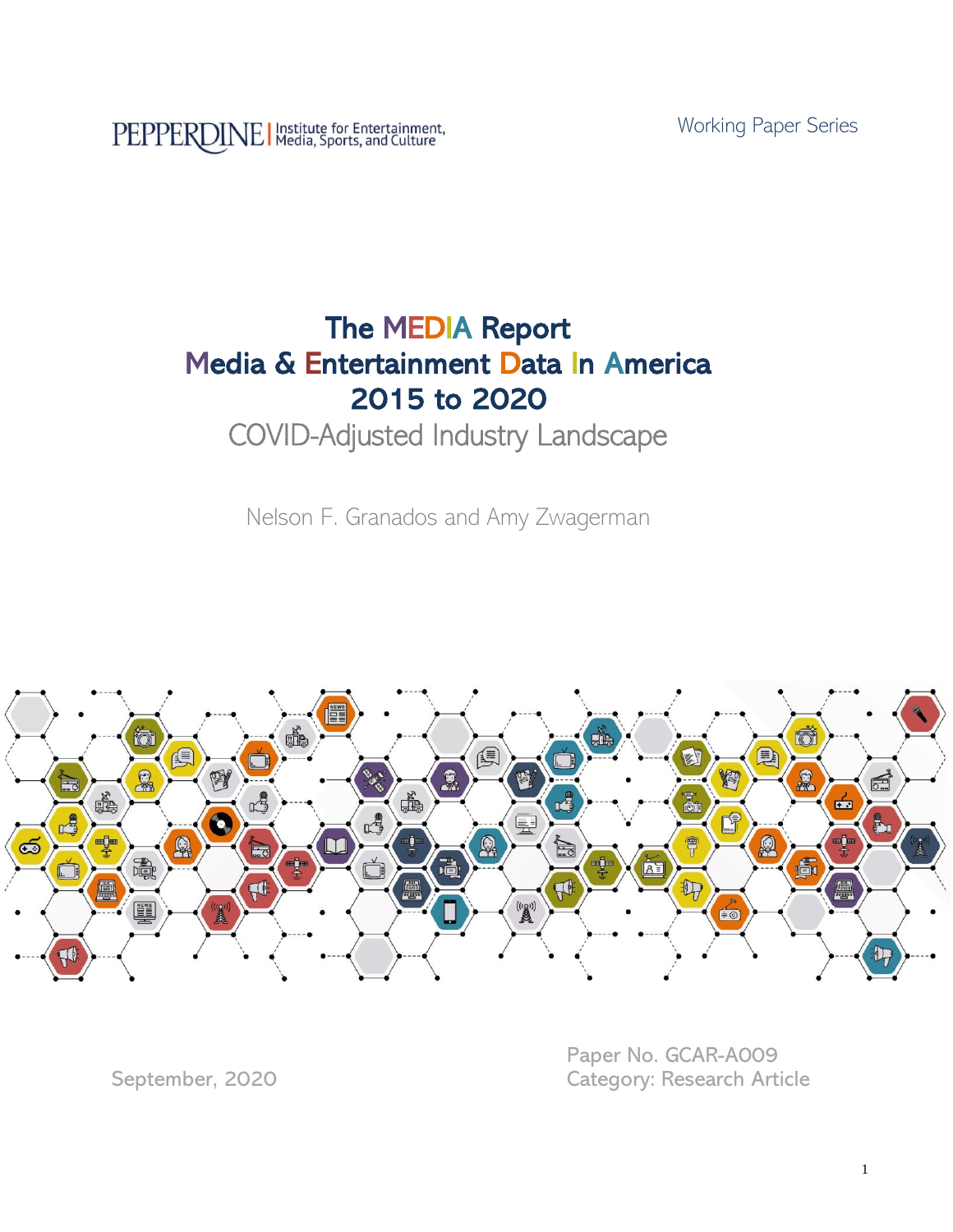## **The MEDIA Report Media & Entertainment Data In America 2015 to 2020 COVID-Adjusted Industry Landscape**

Nelson F. Granados (Contact)†, Amy Zwagerman Institute for Entertainment, Media, Sports, & Culture (IEMSC) Pepperdine University

#### **INTRODUCTION**

The media and entertainment industry<sup>1</sup> is going through a digital transformation, in the midst of COVID-driven shutdowns of live events and an economic downturn. This report provides a COVID-adjusted outlook for the industry to inform executives making strategic decisions, industry professionals seeking education and career advancement, and academic institutions developing educational programs for the media and entertainment industry.

The MEDIA Report contains U.S. economic data from 2015 to 2020 across these sectors: internet publishing, social media, filmed entertainment, video games, sports franchises, advertising agencies, music, newspapers, books, and magazines and periodicals. We combined film and television into "filmed entertainment" since the sector trends are similar. $2$ 

The report summarizes trends in the media and entertainment industry from both the supply and demand side, based on COVID-adjusted forecasts by IBIS World (root source is the Bureau of Economic Analysis) and Price Waterhouse Coopers. On the supply-side, we report on firms that produce and publish content across sectors. We analyze aggregate revenues, gross profit, and employment across these firms to identify the key trends. From the demand-side, we examine consumer and advertising spend, plus we include distribution

<sup>&</sup>lt;sup>1</sup> The media and entertainment industry is comprised of businesses that create, produce, and distribute media  $\&$ entertainment.

 $<sup>2</sup>$  Detailed definitions for the sectors and other terms are provided in the Terminology section.</sup>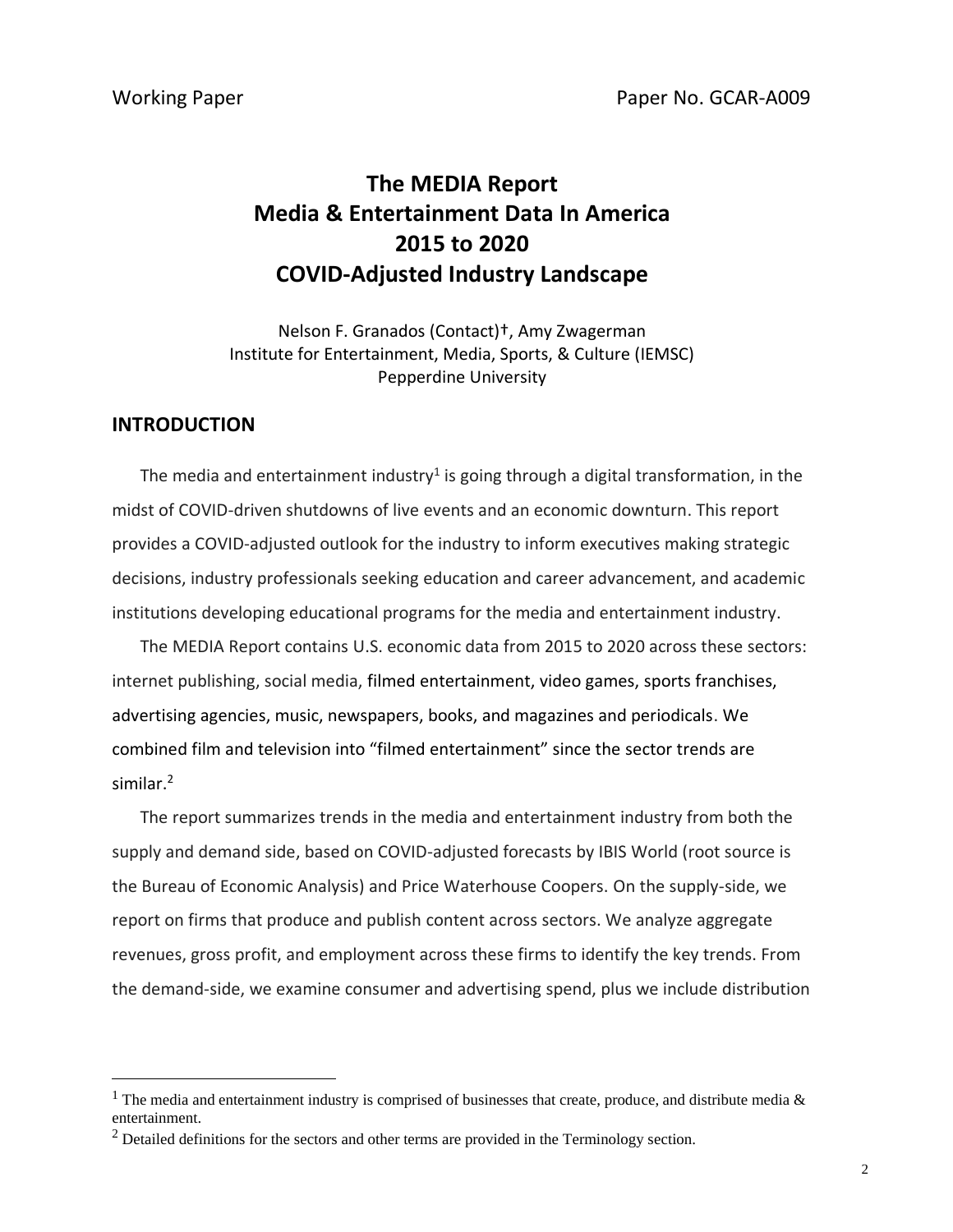revenues for radio and TV broadcasting, including cable. Throughout the report, annual percentage growth is the compounded annual growth (CAGR) for the period.

## **Summary of Key Industry Trends**

- 1. Revenues for content producers and publishers had a 6.9% annual growth rate between 2015 and 2019, for a total of \$429.5 billion in 2019. For 2020, revenues are expected to decrease by -4.3%, which will bring the total revenues to \$411.3 billion.
- 2. Video and advertising-based sectors (social media, video games, filmed entertainment, sports, music, internet publishing and advertising) drove growth from 2015-2019, while the traditional print-based sectors steadily declined.
- 3. COVID-19 has affected every area of the media and entertainment marketplace, though not equally. Sectors relying on fan-based ticket and merchandise sales like sports, music, and filmed entertainment as well sectors supported by advertising revenues (advertising agencies, internet publishing, newspapers, magazines & periodicals) have seen significant declines, while digital media sectors like social media and video games have managed to remain flat or grow.
- 4. Consumption of digital media and entertainment continues to compensate for flat or negative growth in traditional channels. In 2020, a sharp decline in traditional channels (-22.9%) is expected to drive a 14% decrease in consumer and advertising spend. Digital consumption is forecasted to remain stable at 2%.
- 5. Books have seen higher demand as consumers seek entertainment that is socially distanced and turn to reading while staying at home.
- 6. Across sectors, consumer engagement is shifting further into on-demand viewing in digital channels.

## **SUPPLY-SIDE REVENUE TRENDS**

From 2015 to 2019, production and publishing revenues grew from \$328.7 billion to \$429.5 billion at an annual rate of 6.9%, significantly outpacing U.S. GDP growth, which was 2.3% during the same period (IBISWorld Inc.). Going forward, we expect to see a dip of - 4.3% in 2020 due to the effects of COVID-19, which will bring the total industry revenue to \$411.3 billion.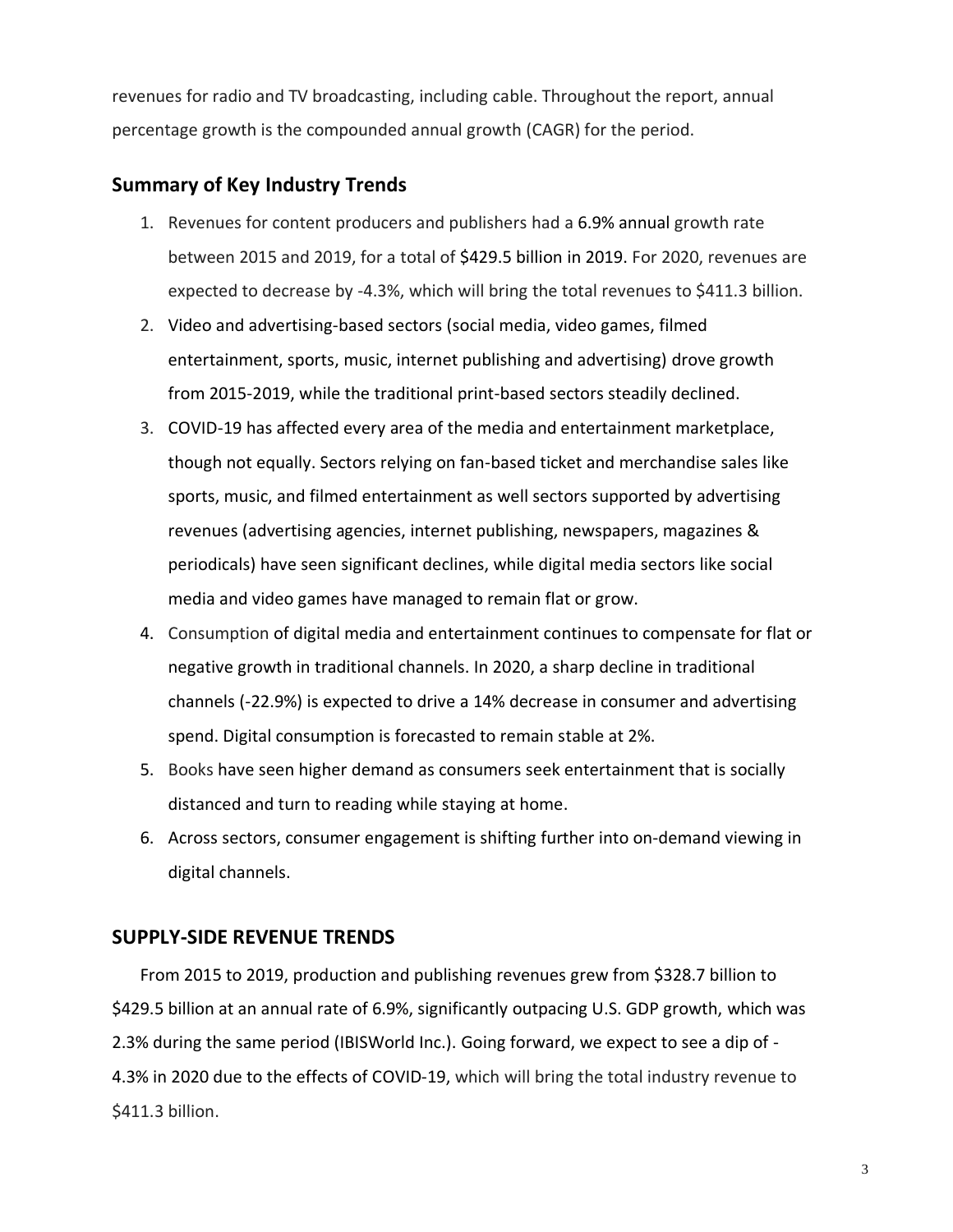

**Exhibit 1. 2015-2020 Production and Publishing Revenues by Sector (\$M)**

 Source: IBISWorld Inc. See Appendix 1 for data legend. See Terminology for sector definitions. 2015-2019 are actuals, 2020 is forecast.

### **The highlights and trends by sector are:**

- In the last 4 years, social media has had by far the highest revenue growth at 28.1%, albeit on a small base, driven by mobile consumption. This average is the product of a declining trend in growth as the sector matures, going from 44% growth in 2015 to 20% in 2019. In 2020 the expected growth is 16.8%, in line with the pre-COVID declining trend, which suggests social media revenues have been virtually unaffected by COVID, as consumers stay connected virtually and seek new entertainment from the comfort and safety of their homes.
- With the rise of online and casual gaming, the video games sector has also increased substantially in the last 4 years at 19.2% annual growth, but the revenue growth forecast for 2020 is near flat at .02%. So, despite increased gaming activity, the revenues from gaming purchases and downloads has curbed the growth trend.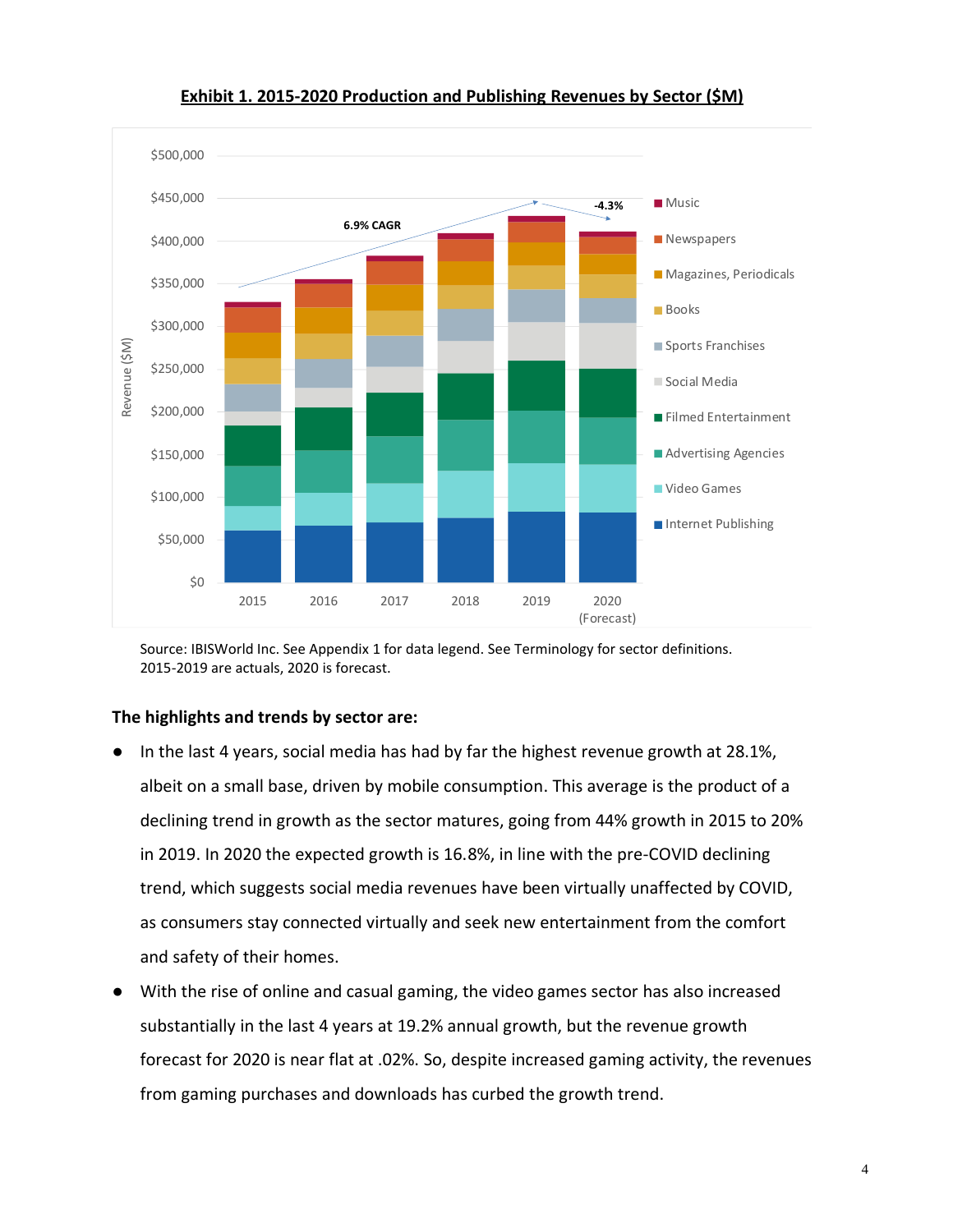

**Exhibit 2. 2015-2020 Revenue Growth by Sector – Producers and Publishers**

Source: IBISWorld Inc. See Appendix 1 for data legend.



**Exhibit 3. 2020 Revenue Growth Forecast by Sector – Producers and Publishers**

Source: IBISWorld Inc. See Appendix 1 for data legend.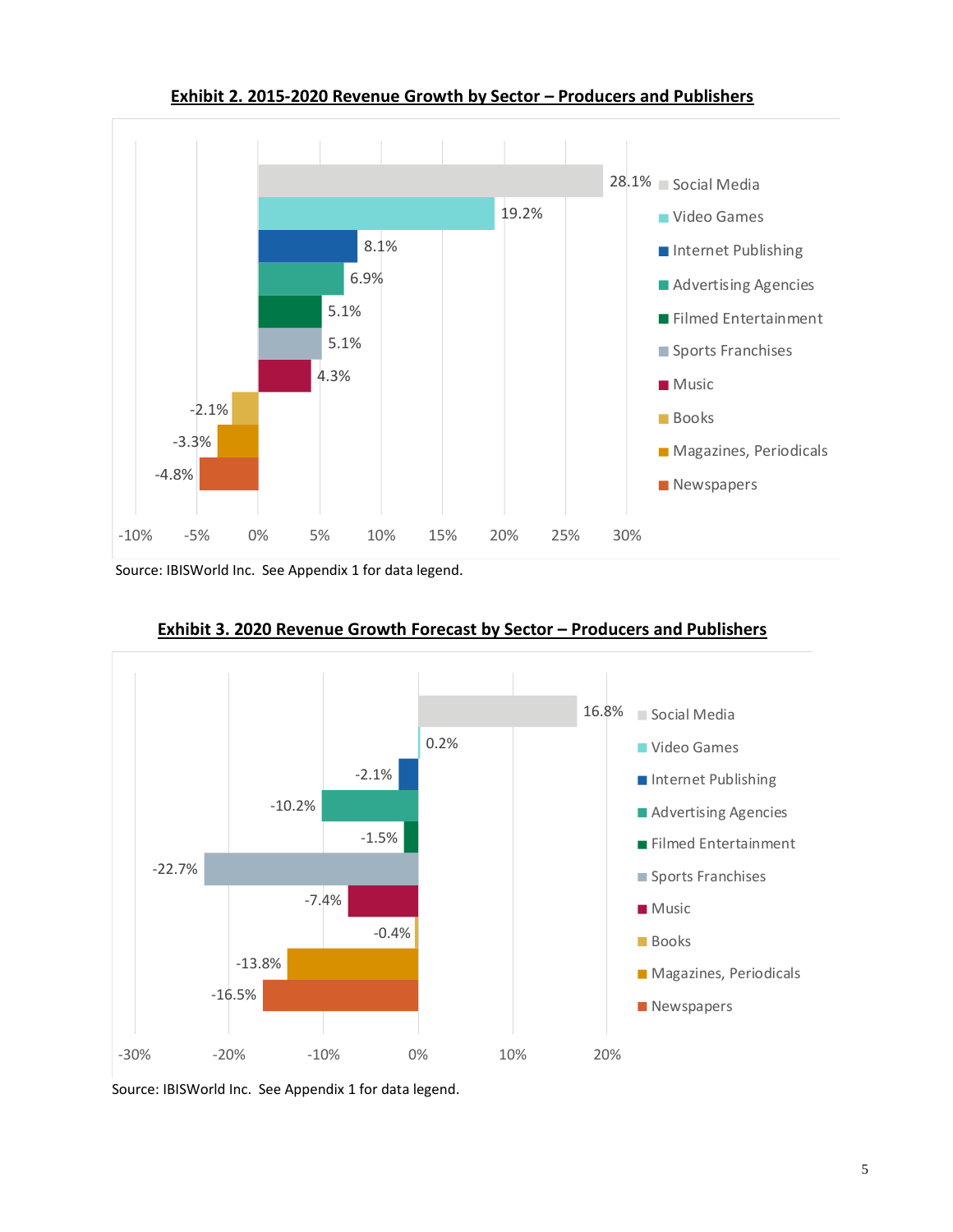- Internet publishing and filmed entertainment had seen healthy increases in revenues in 2015-2019 (8.1% and 5.1% respectively), but they will experience modest decline in 2020, with forecasts of -2.1% and -1.5%, respectively.
- Music generated \$7.2 billion in revenues in 2019, and is projected to decline by -7.4% in 2020 to \$6.6B.
- Sports franchises have historical experienced steady growth at 5.1% annually, but are expected to see the sharpest decline of all sectors in 2020 and fall to \$29.7 billion in revenues, a -22.7% decrease.
- Advertising agencies had experienced healthy growth of 6.9% in 2015-2019, but in 2020 it will see a sharp decline in revenues, with a forecast of -10.2%).
- All of the traditional print sectors experienced revenue declines in 2015-2019: books at -2.1% annually, magazines and periodicals at -3.3%, and newspapers at -4.8%. The trend continues, with the exception of the books sector, which is expected to see only a modest decline of -.4% in 2020. On a relative basis, this signals at least a temporary comeback for book publishers as demand for books increases to replace entertainment that has been shut down by COVID.

The change in growth patterns due to COVID signal that digital entertainment will continue to grow, as social media, internet publishing, and filmed entertainment are increasingly consumed at home. A key question will be whether consumers are able to pay for new content, given the economic downturn. If not, increased consumption of digital content will only partially translate into revenues, as we are starting to observe in video gaming. Interestingly, books are having a relative comeback, and it will be interesting to see whether this trend will remain post-COVID as the habit of reading makes a comeback, or whether consumers will return to pre-COVID consumption patterns as entertainment that was shutdown due to COVID amps again, such as live events, sports, and theaters.

## **CONTRIBUTION TO GDP (akin to Gross Profit)**

We use IBISWorld's contribution to gross domestic product (GDP) as a rough measure of gross profit by producers and publishers of content. The industry's contribution to GDP is defined as content producer and publisher revenues minus their costs. The industry's contribution to GDP grew 7.5% annually, from \$171.5 billion in 2015 to \$228.9 billion in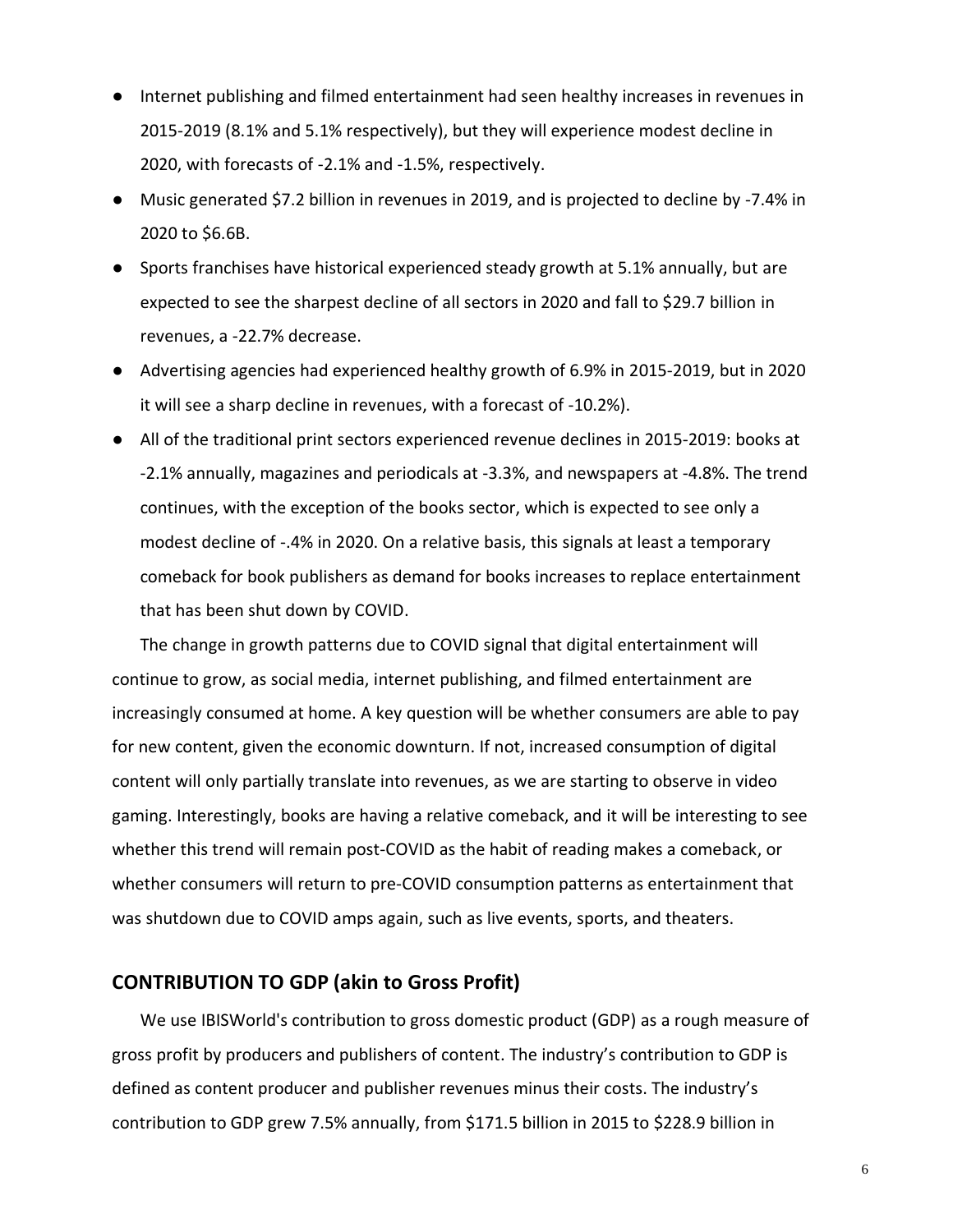2019. Contribution to GDP will remain almost flat in 2020 according to the forecast, at

\$228.6 billion.



**Exhibit 4. 2015-2020 Total Contribution to GDP by Year and Sector** 

Source: IBISWorld Inc. See Appendix 2 for data legend. 2015-2019 are actuals, 2020 is forecast.

As the figure illustrates, the larger contributors to GDP in the industry are internet publishing, social media, video games, and filmed entertainment. Other than social media, between 2019 and 2020 contribution to GDP is bound to remain flat or decrease across sectors.

## **The highlights and trends by sector are:**

- Social media's contribution to GDP grew fast in 2015-2019 at 33.3% annual growth, although at a declining trend. The growth forecast for 2020 is 36.8%, which signals that social media eplatforms ar bound to increase profitability as consumers gravitate to them during the pandemic.
- Internet publishing, video games, and books, which are resisting the COVID downturn, will all be on the margin of profit based on their respective 2020 forecasts which show almost flat or positive growth, at -0.7%, 0.2, and -0.5%, respectively.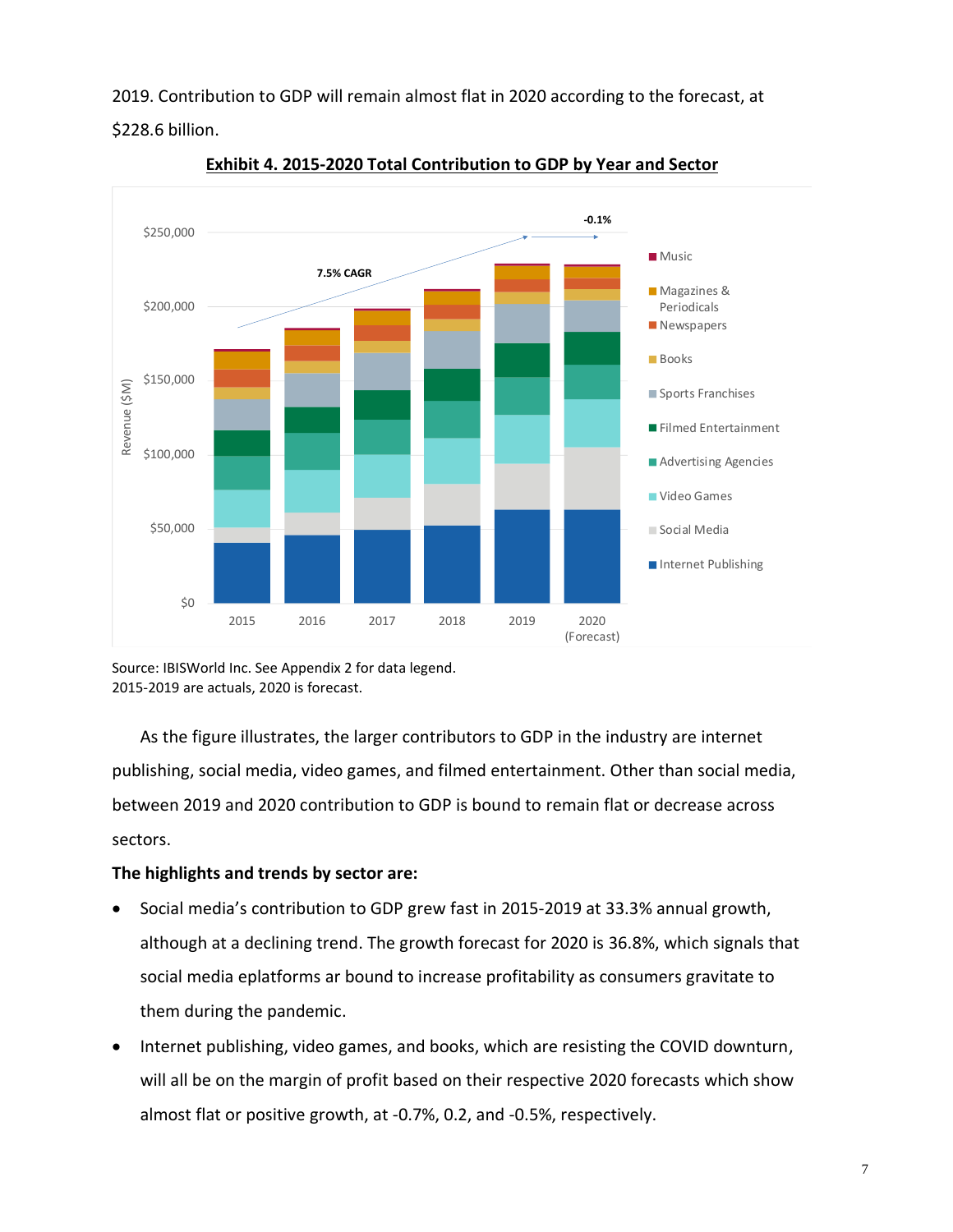

**Exhibit 5. 2015-2019 Contribution to GDP Growth by Sector**

Source: IBISWorld Inc. See Appendix 2 for data legend.



**Exhibit 6. 2020 Contribution to GDP Growth – Forecast by Sector**

Source: IBISWorld Inc. See Appendix 2 for data legend.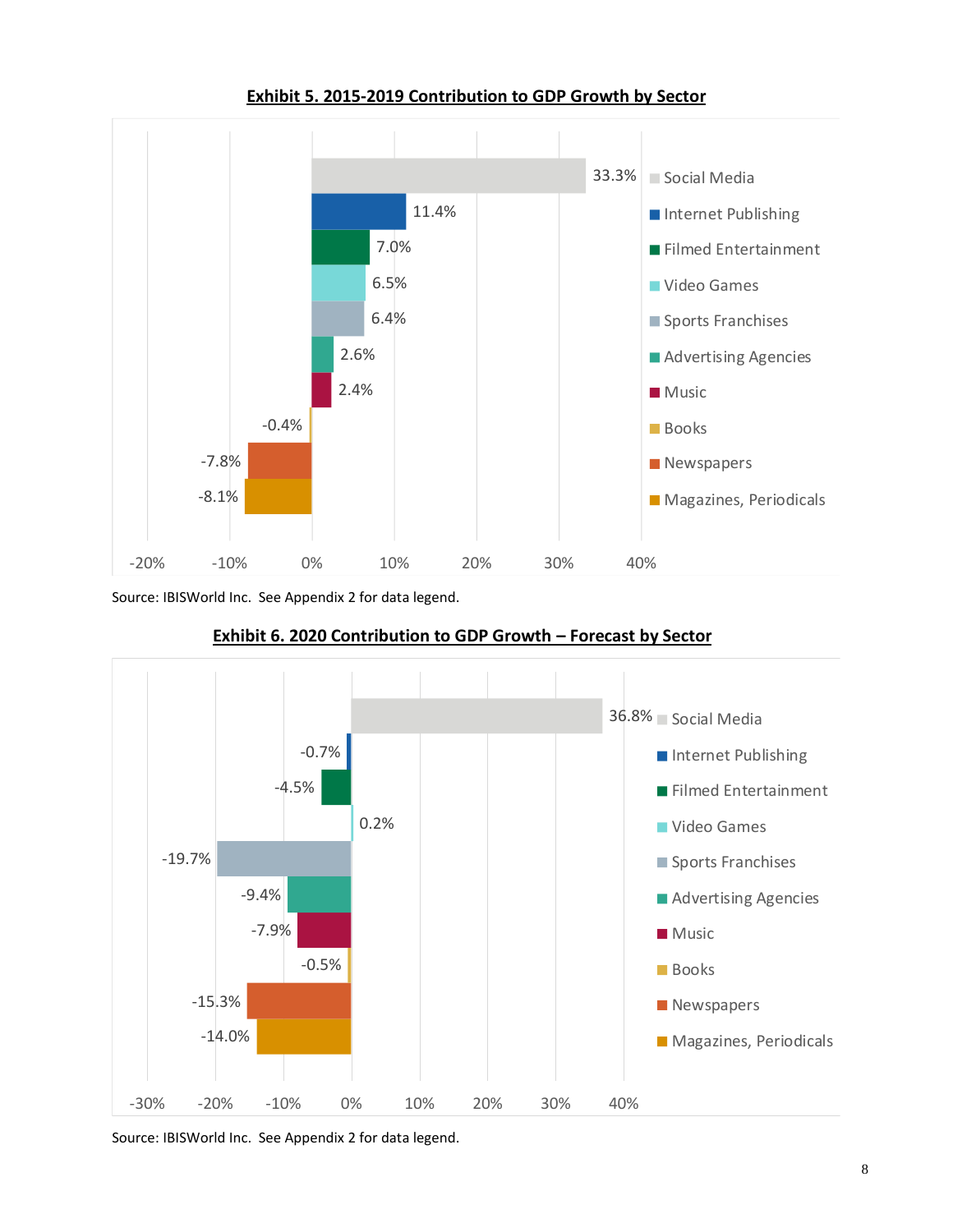- Filmed entertainment, sports franchises, advertising agencies, and music have had a healthy single-digit growth in contribution to GDP in 2015-2019. This trend could be at least temporarily broken, with 2020 forecasts of -4.5%, -19.7%, -9.4%, and -7.9%, respectively.
- The contribution to GDP of newspapers and magazines & periodicals has been negative in 2015-2019 (-7.8% and -8.1% respectively), and the trend will accelerate in 2020, based on forecasts of -15.3% and -14%, respectively.

## **EMPLOYMENT**

The media and entertainment industry employed 1.39 million people in 2019. Advertising agencies had the highest employment at 276,000 people employed, with video games coming second at 236,000. The IBIS World forecast for employment in 2020 is 1.36 million people, a decline of 2% compared to 2019.



**Exhibit 7. 2015-2020 Total People Employed by Sector**

Source: IBISWorld Inc. See Appendix 3 for data legend. 2015-2019 are actuals, 2020 is forecast.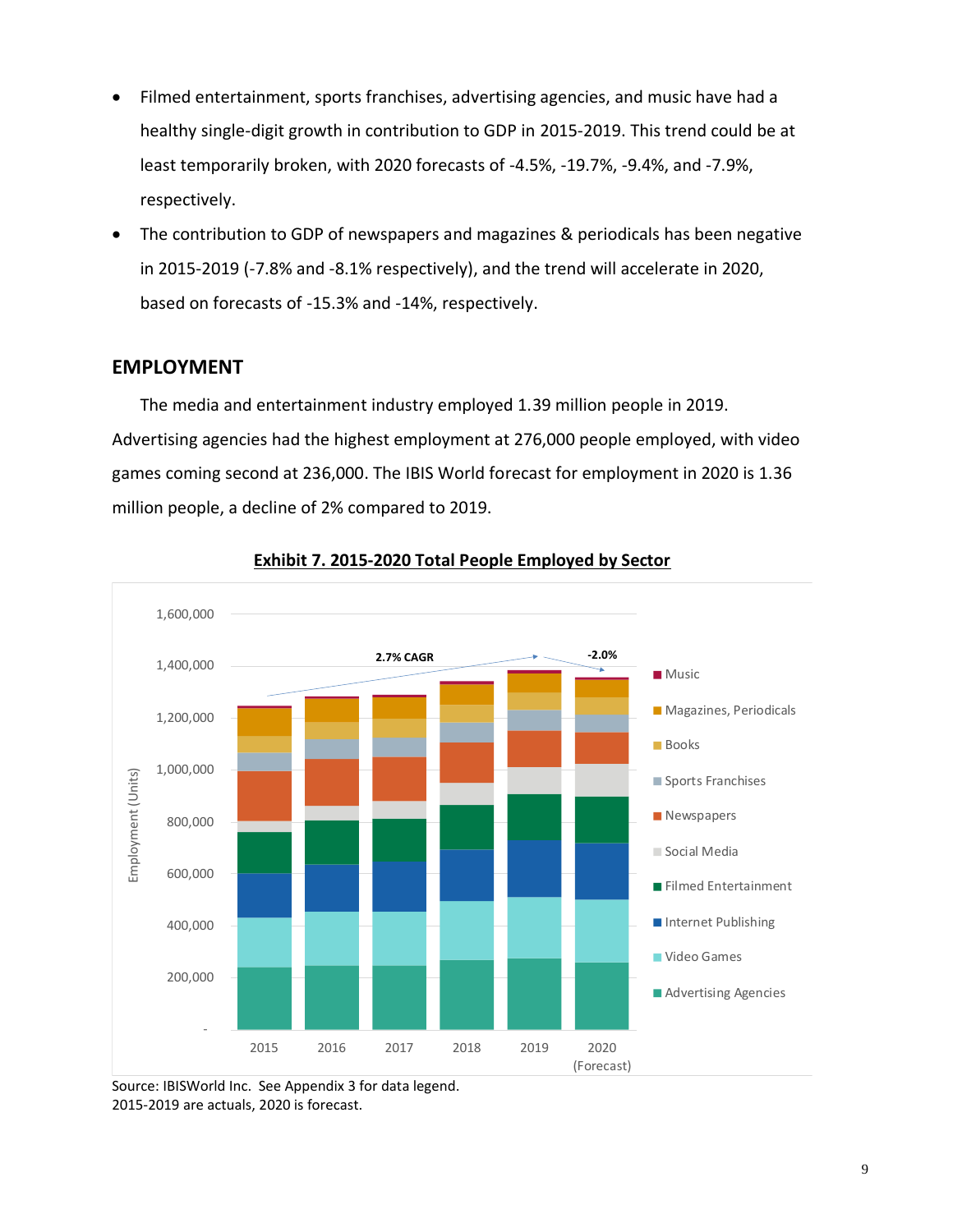## **The highlights and trends by sector are:**

- In the period 2015-2019, social media had substantial employment growth of 25.8%, in line with its revenue and profit growth. This trend will contine despite COVID as media and entertainment offerings continue to expand on social platforms. Social media's forecast of employment growth in 2020 is 21.6%.
- Newspapers, magazines and periodicals each employed about 8.2% less people in the period 2015-2019. The trend will continue in 2020, with a forecast of -12.8% for newspapers and -10.8 for magazines and periodicals.
- All other sectors in the industry had modest to healthy employment growth between 2015 and 2019, ranging from 1.3% growth for books to 6.4% growth for internet publishing. Except for video games, these sectors have employment decline forecasts in 2020.
- Employment in filmed entertainment and books is forecasted to be close to flat in 2020, at -0.7% and -0.3, respectively. Music, advertising agencies, and sports franchises will have substantial employment declines, at -4.3%, -5.9%, and -14.6 respectively.



#### **Exhibit 8. 2015-2019 Employment Growth by Sector**

Source: IBISWorld Inc. See Appendix 3 for data legend.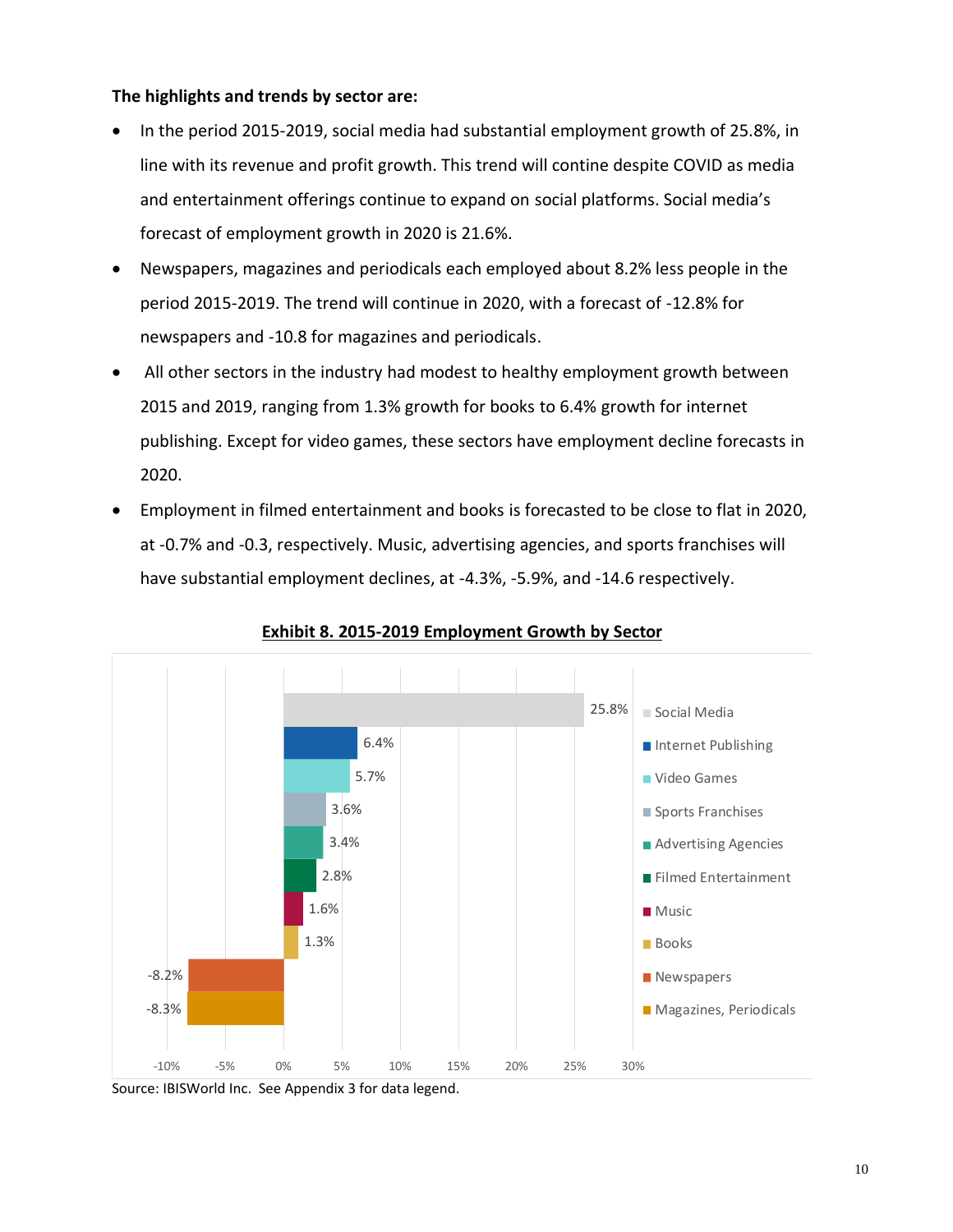

**Exhibit 9. 2020 Employment Growth – Forecast by Sector**

Source: IBISWorld Inc. See Appendix 3 for data legend.

- 2020 employment growth rates trended similarly to contribution to GDP, with digital sectors like social media, video games, and internet publisihing holding ground or increasing at a rate of 21.6%, 2.3%, and 0.1% respectively, while the rest of the market is experiencing a decline.
- The sports industry is expected to take the hardest hit with a -14.6% growth rate in 2020, followed by the traditional print sectors of newspapers (-12.8%) and magazines and periodicals (-10.8%).
- Filmed entertainment and books have forecasts of modest decline in employment for 2020 at -.7% and -.3% respectively, indicating a possible faster recovery when the media and entertainment economy goes back to normal.

## **DEMAND SIDE TRENDS**

We also examined consumer and advertising spending, using data from the PwC Global Entertainment & Media Outlook 2020-2024. In this *demand-side* section, we include revenues from television broadcasting, radio broadcasting, and theatrical to provide a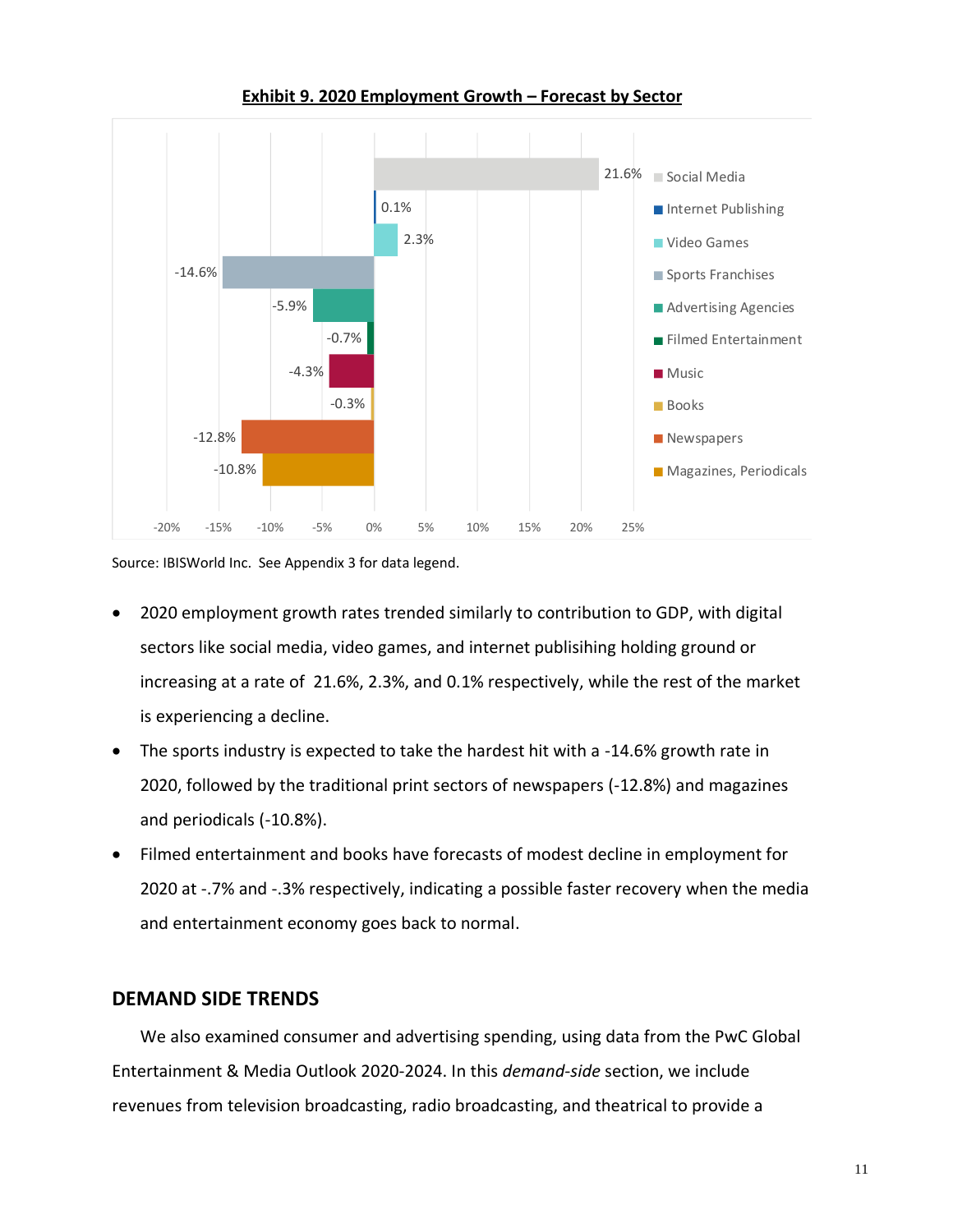complete picture of all revenues captured from the distribution of media and entertainment. There is some overlap with supply side revenues. For example, social media and internet publishing are included in 'internet advertising' in these calculations, since the primary source of revenue for these sectors is advertising spend.

**2015-2019 Trends**. Total spend on media and entertainment content grew at an average annual rate of 4.1% between 2015 and 2019, to \$521.7 billion. Across sectors, consumer and advertising spend on digital (internet and mobile) channels totaled \$184.8 billion in 2019, which represents about one-third of total spend (35.4%). Consumer spending on digital channels grew fast at 18.3% annually, while traditional spending declined at -1%. As Exhibit 9 shows, up until 2019 growth in digital spend had more than offset the gradual decline in traditional channels, to keep the industry growing.



**Exhibit 10. 2015-2020 Digital vs. Traditional Consumer and Advertising Spend**

Source: PwC (2020). PwC Global Entertainment & Media Outlook: 2020-2024 and IEMSC. See Terminology for definitions. 2015-2019 are actuals, 2020 is forecast of annual growth.

**Forecast**. The picture going forward looks quite different, accounting for the COVID effects. In 2020, total spend is forecasted to decline to \$448.6 billion, or -14% compared to 2019. PwC projects that from 2020 to 2024, digital spend will slow down to roughly one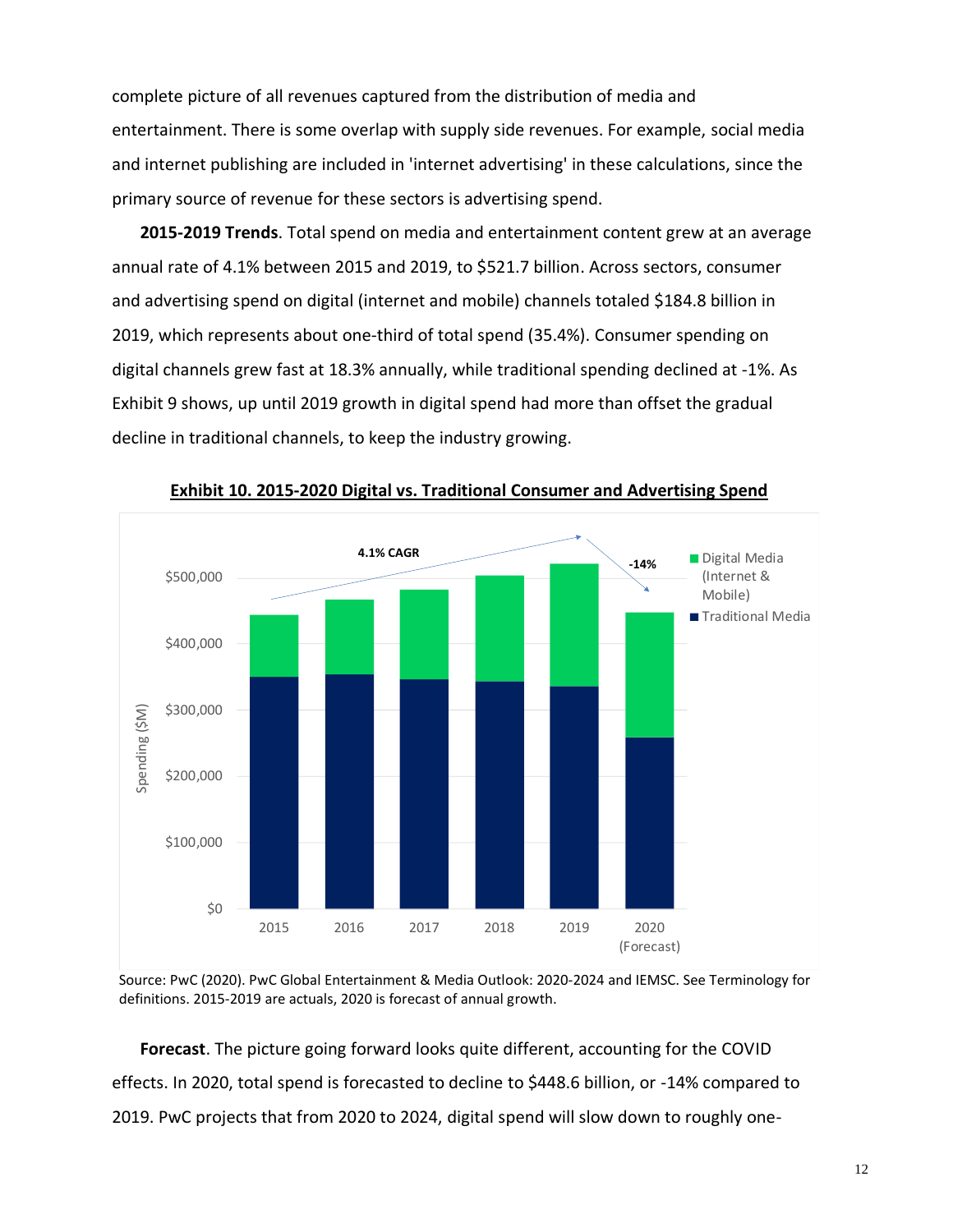third of the 2015-2019 rate, to 6.5% annually. Meanwhile, spend on traditional channels is expected to continue declining at a rate of -2.1%. Therefore, digital channels will continue to capture share of media and entertainment consumption.

For 2020, the PwC is forecasting a 22.9% decline in revenues for traditional channels. Meanwhile, digital channels will remain stable at 2%. This trend is illustrated in Exhibit 10 above, which shows traditional channel revenues (blue bar) shrinking in 2020, while digital revenues (green bar) remain stable.

#### **The highlights and trends by sector are:**

• As Exhibit 11 illustrates, the 2020 shortfall in spend is driven by annual declines in sectors that rely heavily on live events for ticket sales and live broadcasting, including sports, theatrical, and music.



**Exhibit 11. 2015-2020 Consumer and Advertising Spend by Sector**

Source: PwC (2020). PwC Global Entertainment & Media Outlook: 2020-2024 and IEMSC. 2015-2019 are actuals, 2020 is forecast.

• In 2015-2019, in addition to the ongoing decline of revenues for newspapers (-3.8%), and magazines and periodicals (-1.1%), television broadcasting has also seen gradual declines due to cable subscriptions cancellations (-1.5%). This cord-cutting trend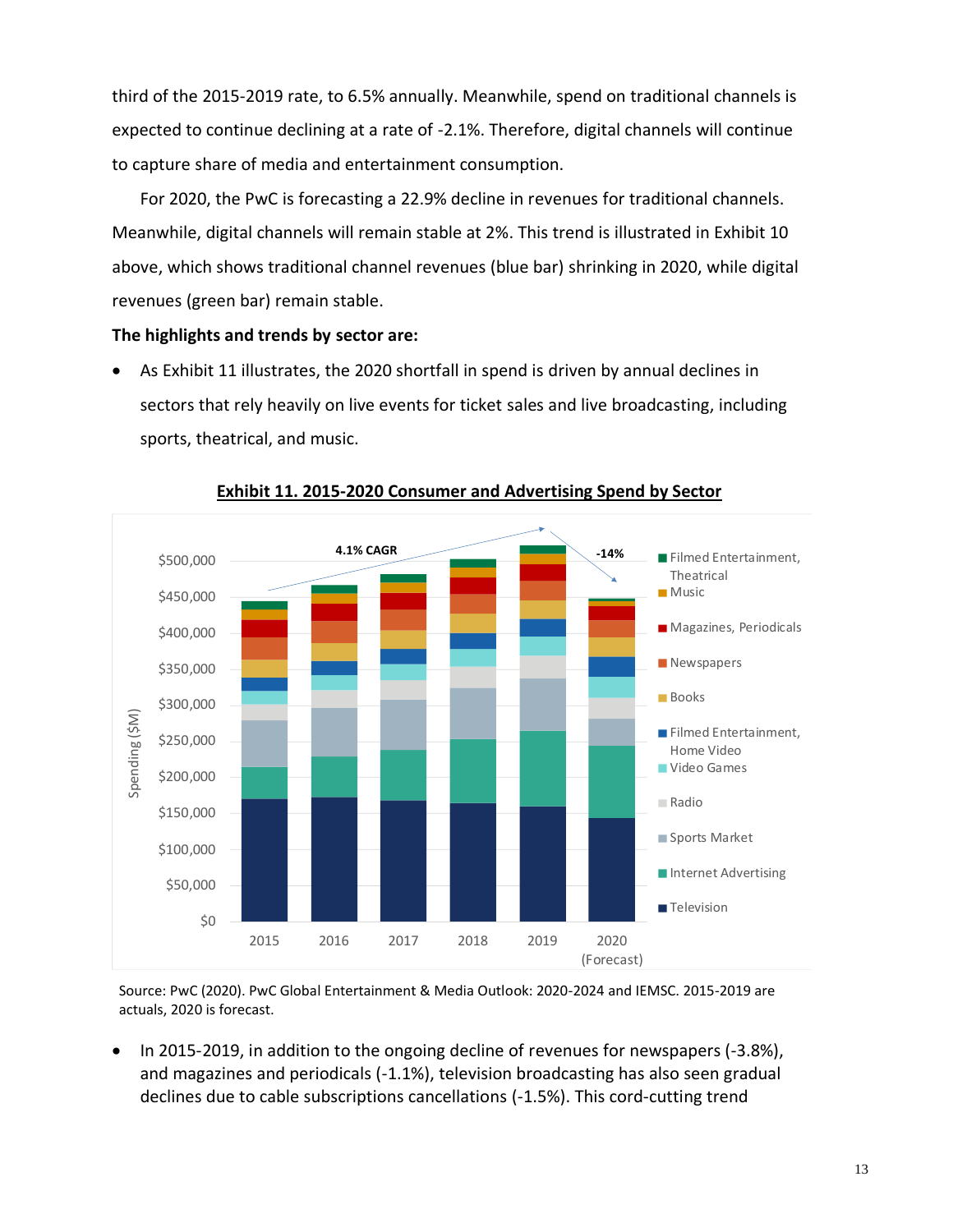intensified in 2020, plus many live events were cancelled, further reducing broadcast viewership. As a consequence, television revenues are expected to decline -10.1%.



**Exhibit 12. 2015-2019 Consumer and Advertising Spend Growth by Sector**

Source: PwC (2020). PwC Global Entertainment & Media Outlook: 2020-2024.



**Exhibit 13. 2020 Consumer and Advertising Spend Growth - Forecast by Sector**

Source: PwC (2020). PwC Global Entertainment & Media Outlook: 2020-2024 and IEMSC.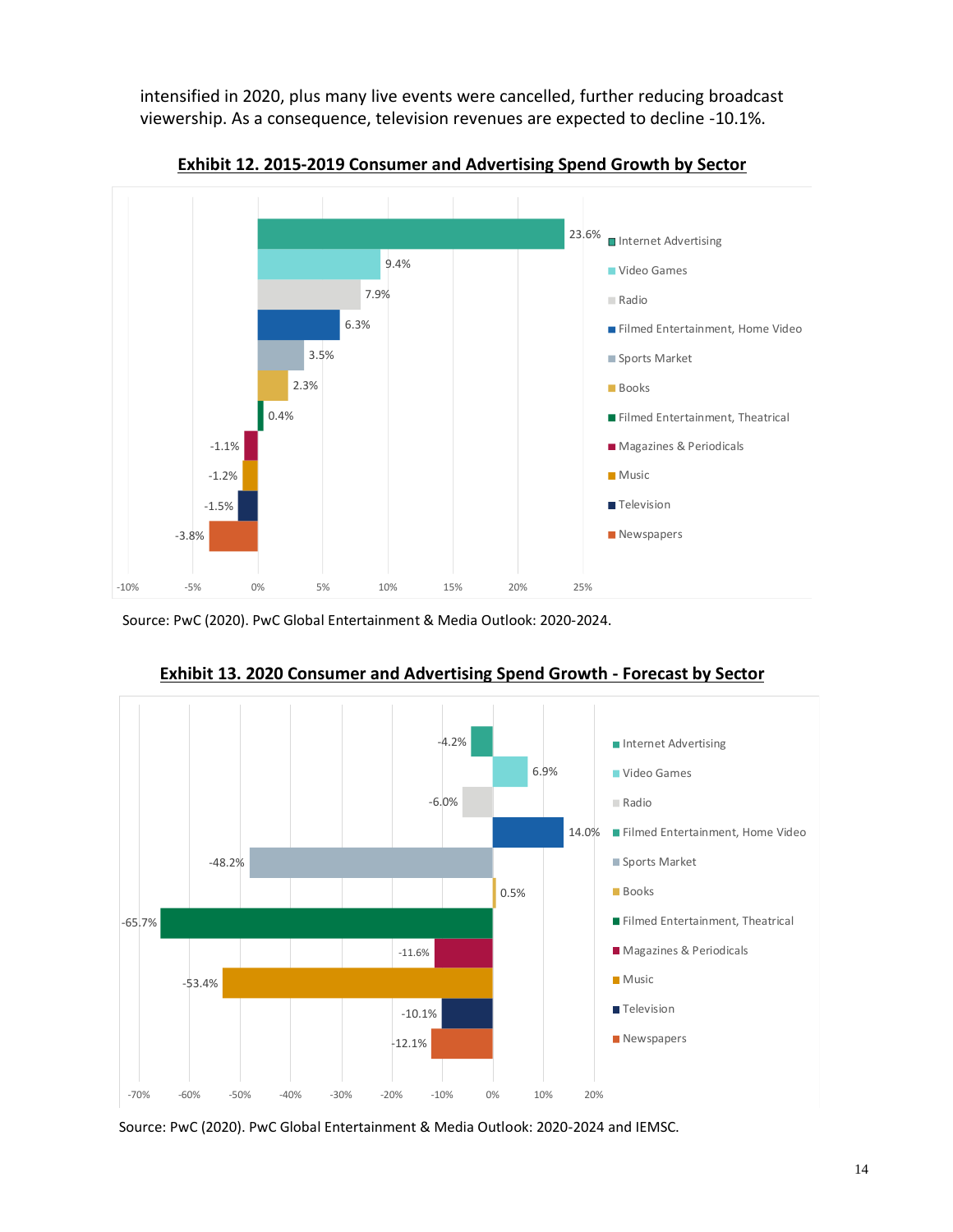- The largest negative impact of the pandemic in 2020 on media and entertainment has been the shutudown of live events. The forecast of consumer and advertising spend will be significantly down for sports (-48.2%), theatrical (-65.7%), and music (-53.4%).
- The only sectors that are expected to see an increase in revenues in 2020 are video games (6.9%) and home video (14%), driven by an increase in consumption of existing streaming services like Netflix and Twitch, and recently launched services like HBO Max, Disney+, and Peacock, among others.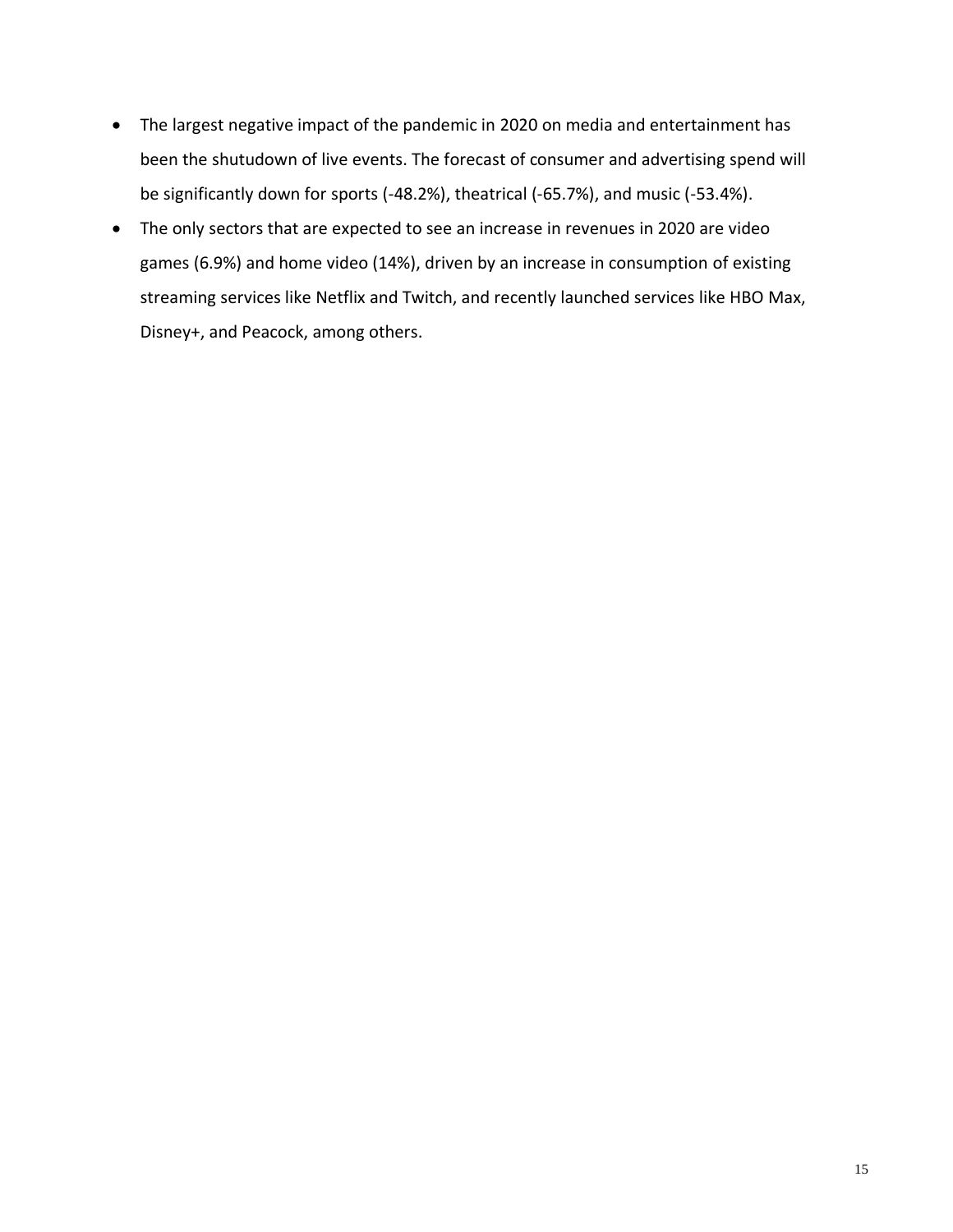#### **APPENDIX**

### **Appendix 1. Total Supply-Side Revenue (IBISWorld Inc.), \$M**

|                             |           |           |           |           |           |           |           |           |           |           | <b>CAGR</b>              | <b>CAGR</b>              | GR        |
|-----------------------------|-----------|-----------|-----------|-----------|-----------|-----------|-----------|-----------|-----------|-----------|--------------------------|--------------------------|-----------|
|                             | 2015      | 2016      | 2017      | 2018      | 2019      | 2020 F    | 2021 F    | 2022 F    | 2023 F    | 2024 F    | 15-19                    | 20-24                    | 19-20     |
| Social Media                | 16.779.9  | 23.101.4  | 30.184.1  | 37.549.5  | 45.114.7  | 52,691.9  | 61.362.4  | 73,764.2  | 88,594.7  | 106,497.7 | 28.05%                   | 19.23%                   | 16.80%    |
| Video Games                 | 27,999.0  | 38,292.5  | 45.775.6  | 54,431.8  | 56,526.2  | 56,623.5  |           |           |           |           | 19.20%                   | $\sim$                   | 0.17%     |
| Internet Publishing         | 61,492.2  | 67,323.5  | 71,053.3  | 76,538.1  | 83.886.5  | 82,110.7  |           |           |           |           | 8.07%                    | $\overline{\phantom{m}}$ | $-2.12%$  |
| <b>Advertising Agencies</b> | 46,730.6  | 49,439.1  | 54,125.5  | 59,676.7  | 61,107.9  | 54,863.5  | 56,956.2  | 60,208.0  | 64.067.9  | 66,549.4  | 6.94%                    | 4.95%                    | $-10.22%$ |
| <b>Filmed Entertainment</b> | 47,971.9  | 50,005.7  | 52,169.2  | 55,078.7  | 58,620.2  | 57,728.8  |           |           |           |           | 5.14%                    | $\overline{\phantom{m}}$ | $-1.52%$  |
| Sports Franchises           | 31,411.2  | 33.506.5  | 36,127.0  | 37,115.1  | 38,398.3  | 29,690.8  | 31.429.6  | 32,441.6  | 33,616.9  | 34,723.1  | 5.15%                    | 3.99%                    | $-22.68%$ |
| Music                       | 6,051.7   | 6,218.0   | 6,529.5   | 6,976.6   | 7,150.4   | 6,617.8   | 6.984.3   | 7,197.5   | 7,354.6   | 7,491.4   | 4.26%                    | 3.15%                    | $-7.45%$  |
| Books                       | 30,265.3  | 30,028.8  | 29,793.4  | 27,925.4  | 27,794.1  | 27,691.3  | 27,627.5  | 27,550.6  | 27,494.0  | 27,437.3  | $-2.11%$                 | $-0.23%$                 | $-0.37%$  |
| Magazines, Periodicals      | 30,963.0  | 30,562.4  | 30,019.6  | 28,276.9  | 27,058.8  | 23,316.4  | 22,930.7  | 21,902.2  | 20,770.2  | 19,682.5  | $-3.31%$                 | $-4.15%$                 | $-13.83%$ |
| Newspapers                  | 29,033.9  | 27,326.2  | 27,286.2  | 25,568.1  | 23,882.8  | 19,950.1  | 19,588.8  | 18,674.6  | 17,677.3  | 16,735.9  | $-4.77%$                 | $-4.30%$                 | $-16.47%$ |
| Total (Check)               | 328,698.7 | 355,804.1 | 383,063.4 | 409,136.9 | 429,539.9 | 411,284.8 | 226,879.5 | 241,738.7 | 259,575.6 | 279,117.3 | 6.92%                    | $-9.24%$                 | $-4.25%$  |
| Growth Rate                 | 4.75%     | 8.25%     | 7.66%     | 6.81%     | 4.99%     | $-4.25%$  | $-44.84%$ | 6.55%     | 7.38%     | 7.53%     | $\overline{\phantom{a}}$ | $\overline{\phantom{a}}$ |           |

## **Appendix 2. Total Supply-Side Contribution to GDP (IBISWorld Inc.), \$M**

|                             |           |           |           |           |           |           |           |           |           |           | <b>CAGR</b> | <b>CAGR</b>              | GR        |
|-----------------------------|-----------|-----------|-----------|-----------|-----------|-----------|-----------|-----------|-----------|-----------|-------------|--------------------------|-----------|
|                             | 2015      | 2016      | 2017      | 2018      | 2019      | 2020 F    | 2021 F    | 2022 F    | 2023 F    | 2024 F    | 15-19       | 20-24                    | 19-20     |
| Social Media                | 9,779.3   | 15,225.8  | 21,688.9  | 27,868.5  | 30,865.9  | 42,237.9  | 54.476.0  | 70,623.3  | 92,661.6  | 119,519.3 | 33.29%      | 29.70%                   | 36.84%    |
| Internet Publishing         | 41,156.3  | 46.176.7  | 49,364.3  | 52.434.6  | 63,407.8  | 62,988.9  | 62.793.3  | 59,122.8  | 50.868.5  | 39,050.6  | 11.41%      | $-11.27%$                | $-0.66%$  |
| <b>Filmed Entertainment</b> | 17,678.6  | 17.478.5  | 19.707.1  | 21,926.5  | 23,183.3  | 22,148.9  | 23.167.3  | 24,074.5  | 25,005.2  | 25,789.8  | 7.01%       | 3.88%                    | $-4.46%$  |
| Video Games                 | 25,224.6  | 28.742.3  | 28,913.7  | 31,046.1  | 32,456.2  | 32,516.0  | 33.076.0  | 33,871.1  | 34,718.1  | 35,586.3  | 6.50%       | 2.28%                    | 0.18%     |
| Sports Franchises           | 20,415.0  | 23,232.2  | 25,494.2  | 25,305.1  | 26,159.2  | 21,010.2  | 21,975.2  | 23,727.2  | 24,435.8  | 25,080.2  | 6.39%       | 4.53%                    | $-19.68%$ |
| <b>Advertising Agencies</b> | 23,092.3  | 24,584.3  | 23,677.1  | 24,983.6  | 25,608.3  | 23,204.0  | 24,871.1  | 26,140.4  | 27,654.5  | 28,681.4  | 2.62%       | 5.44%                    | $-9.39%$  |
| Music                       | 1,456.9   | 1,393.4   | 1,520.0   | 1,550.1   | 1,601.2   | 1.475.0   | 1,556.1   | 1,603.3   | 1.639.4   | 1,668.4   | 2.39%       | 3.13%                    | $-7.88%$  |
| Books                       | 8,069.0   | 7,835.5   | 8,111.1   | 8,060.2   | 7,947.4   | 7,905.4   | 7,866.5   | 7,824.5   | 7,794.3   | 7,779.3   | $-0.38%$    | $-0.40%$                 | $-0.53%$  |
| Newspapers                  | 12,339.5  | 10.807.7  | 10.688.1  | 9,477.4   | 8,907.5   | 7,544.9   | 7,329.6   | 6,932.8   | 6,528.4   | 6,158.9   | $-7.82%$    | $-4.95%$                 | $-15.30%$ |
| Magazines, Periodicals      | 12,284.8  | 9,864.9   | 9,540.2   | 9,176.1   | 8,743.5   | 7,521.9   | 7,322.4   | 6,914.5   | 6,486.2   | 6,109.7   | $-8.15%$    | $-5.07%$                 | $-13.97%$ |
| Total (Check)               | 171,496.3 | 185,341.3 | 198,704.7 | 211,828.2 | 228,880.3 | 228,553.1 | 244,433.5 | 260,834.4 | 277,792.0 | 295,423.9 | 7.48%       | 6.63%                    | $-0.14%$  |
| Growth Rate                 | 2.24%     | 8.07%     | 7.21%     | 6.60%     | 8.05%     | $-0.14%$  | 6.95%     | 6.71%     | 6.50%     | 6.35%     | --          | $\overline{\phantom{a}}$ |           |
|                             |           |           |           |           |           |           |           |           |           |           |             |                          |           |

#### **Appendix 3. Total Supply-Side Employment (IBISWorld Inc.), Units**

|           |          |           |           |           |           |           |           |           |           | <b>CAGR</b>              | <b>CAGR</b>              | GR        |
|-----------|----------|-----------|-----------|-----------|-----------|-----------|-----------|-----------|-----------|--------------------------|--------------------------|-----------|
| 2015      | 2016     | 2017      | 2018      | 2019      | 2020 F    | 2021 F    | 2022      | 2023 F    | 2024 F    | 15-19                    | 20-24                    | 19-20     |
| 41,525    | 54,835   | 69,101    | 84,544    | 104,044   | 126,563   | 153,734   | 183,277   | 214,343   | 248,372   | 25.81%                   | 18.36%                   | 21.64%    |
| 171,000   | 181,834  | 190,369   | 199,608   | 218,843   | 219,143   | 229,866   | 236,309   | 244,505   | 251,875   | 6.36%                    | 3.54%                    | 0.14%     |
| 189,381   | 207,196  | 208,218   | 225,861   | 235,962   | 241,389   | 249,151   | 257,847   | 267,086   | 276,154   | 5.65%                    | 3.42%                    | 2.30%     |
| 68,884    | 74,919   | 74,633    | 76,858    | 79,381    | 67,788    | 70,568    | 72,232    | 74,053    | 75,594    | 3.61%                    | 2.76%                    | $-14.60%$ |
| 241,173   | 247.814  | 248,852   | 268.749   | 275,876   | 259,495   | 267,851   | 279,918   | 294,368   | 304,856   | 3.42%                    | 4.11%                    | $-5.94%$  |
| 160,068   | 171,585  | 165,047   | 172,413   | 178,667   | 177,466   | 182,965   | 187,937   | 192,739   | 196,696   | 2.79%                    | 2.61%                    | $-0.67%$  |
| 11,537    | 10,777   | 11.441    | 12,035    | 12,317    | 11,784    | 12,305    | 12,645    | 12,924    | 13,211    | 1.65%                    | 2.90%                    | $-4.33%$  |
| 64,520    | 64,085   | 71,935    | 68.418    | 67,891    | 67.672    | 67.426    | 67,195    | 67,027    | 66,843    | 1.28%                    | $-0.31%$                 | $-0.32%$  |
| 194.870   | 180.637  | 169,421   | 154.482   | 138,664   | 120.920   | 117,127   | 111,197   | 105,111   | 99,273    | $-8.16%$                 | $-4.81%$                 | $-12.80%$ |
| 105,294   | 90,640   | 82,451    | 77,959    | 74,490    | 66,427    | 64,555    | 61,292    | 57,888    | 54,780    | $-8.29%$                 | $-4.71%$                 | $-10.82%$ |
| 1,248,252 | ,284,322 | 1,291,468 | 1,340,927 | 1,386,135 | 1,358,647 | 1,415,548 | 1,469,849 | 1,530,044 | 1,587,654 | 2.65%                    | 3.97%                    | $-1.98%$  |
| 0.71%     | 2.89%    | 0.56%     | 3.83%     | 3.37%     | $-1.98%$  | 4.19%     | 3.84%     | 4.10%     | 3.77%     | $\overline{\phantom{a}}$ | $\overline{\phantom{a}}$ |           |
|           |          |           |           |           |           |           |           |           |           |                          |                          |           |

#### **TERMINOLOGY**

#### Financial Terms <sup>1</sup>

Average Annual Growth Rate: Calculated as the mean annual growth rate over a specified period of time. This calculation can also be described as Compound Annual Growth Rate (CAGR).

Contribution to GDP: Calculated as the market value of goods and services produced by the industry minus the cost of goods and services used in production. This calculation can also be described as industry value added (IVA) or profit plus wages and depreciation.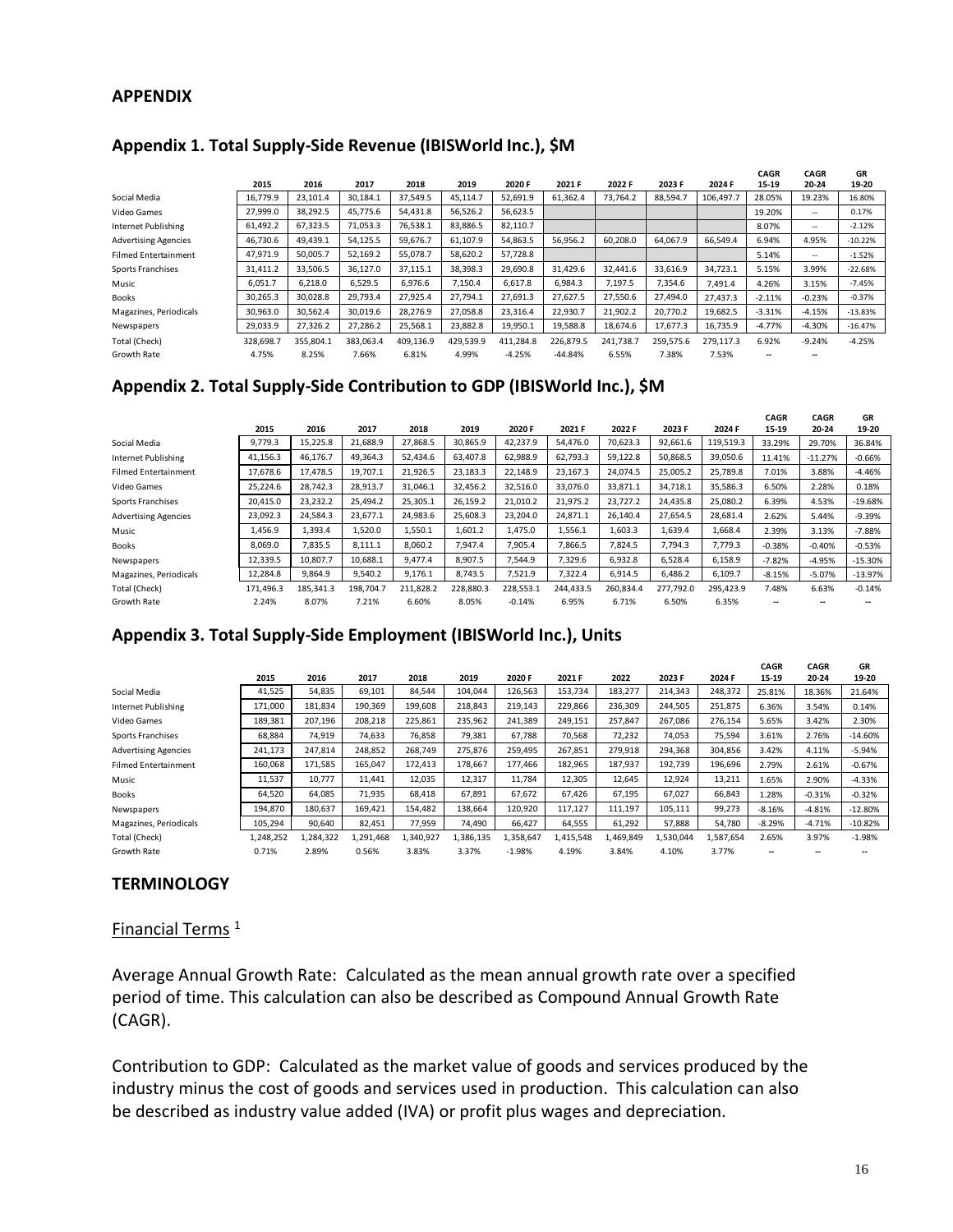Employment: The number of permanent, part-time, temporary and seasonal employees, working proprietors, partners, managers and executives within the industry.

Gross Domestic Product (GDP): The total monetary value of all the finished goods and services produced by all the people and companies within a country in a specified time period.

Growth Rate: The annual percentage change at which a variable, such as gross domestic product or a firm's earnings, has been or is expected to grow.

Revenue: Calculated as the total sales of industry goods and services (exclusive of excise and sales tax); subsidies on production; all other operating income from outside the firm (such as commission income, repair and service income, and rent, leasing and hiring income); and capital work done by rental or lease. Receipts from interest royalties, dividends and the sale of fixed tangible assets are excluded. For the purposes of this report, please note that company revenues are estimated using only the industry-relevant revenues within each sector.

Profit: Calculated as revenue minus expenses, excluding interest and tax. This calculation can also be described as earnings before interest and tax (EBIT).

## Industry Lingo <sup>2</sup>

Content Aggregator: An individual or organization that collects content from multiple sources for re-distribution in a single location.

Digital Media Channel: Any form of mass media advertising / communication / media that is transmitted electronically over the internet.

Direct-to-Consumer (DTC): A marketing or sales activity where a product or service is promoted or sold directly to the consumer without the use of an intermediary advertising medium such as a TV or radio commercial or a 3rd party distributor.

Filmed Entertainment: Any form of filmed (video) content produced for mass distribution via digital (online) and / or traditional (non-digital) media including motion pictures (films), television (TV) programming and original internet productions. Filmed entertainment can also be described as video productions.

Intellectual Property (IP): A proprietary creation, typically an intangible asset such as a literary or artist work or design, that is protected by a copyright, trademark, patent or other legal measure.

On-Demand: A distribution mechanism whereby a product or service is available for customer use at any time. In the media and entertainment industry, on-demand is often commonly described as video-on-demand and / or music-on-demand.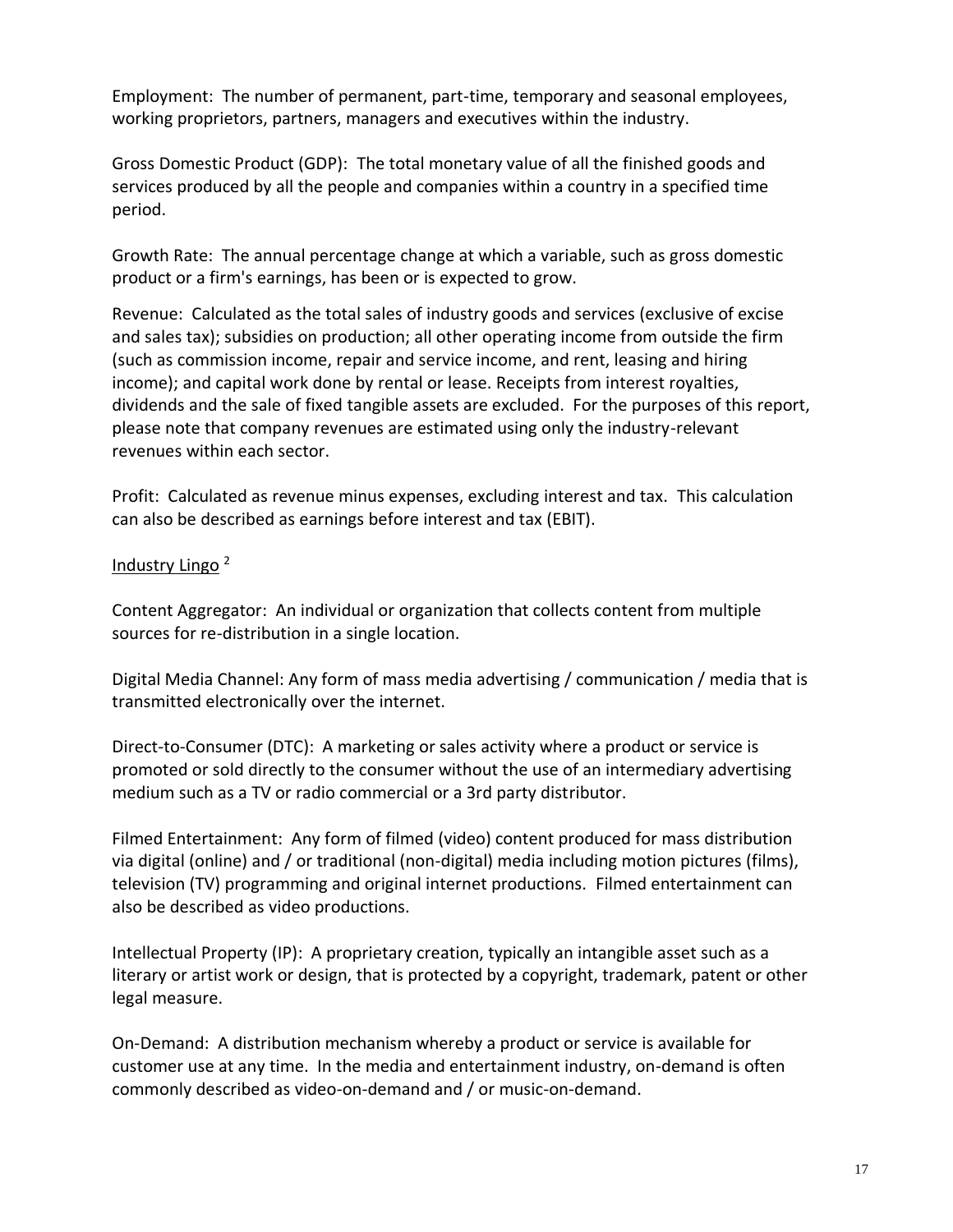Over-the-Top (OTT): A type of digital media delivery whereby audio and video productions are delivered over the internet (online) by a digital media distributor / internet publisher without the involvement of a traditional media distributor or the use of a traditional distribution network.

Subscription Video-on-Demand (SVOD): A type of digital media delivery whereby subscribers are charged a re-occurring fee for unlimited access to a library of audio and / or video productions. Common SVOD providers include Amazon Prime Video, Hulu, Netflix and Spotify. SVOD can also be described as subscription streaming.

Traditional Media Channel: Any form of mass advertising / communication / media that is distributed through a physical medium that was available before the advent of digital media including, but not limited to, broadcast, cable / satellite, print, radio, and theatrical media as well as physical home video and video game products. Traditional media channels can also be described as non-digital media channels.

## **Sector Definitions**

Advertising Agencies: The advertising industry includes agencies that develop advertising campaigns for all forms of physical and digital media. Additionally, whether via in-house capabilities or subcontracting, advertising agencies provide clients with advice, creative services, account management, production, and media planning and buying (e.g., ad placement) services. The primary source of revenue in this industry is service fees.  $1$ 

Books: The book industry includes companies that edit and design books. Additionally, companies in this industry also engage in marketing activities and make distribution agreements with operators in the Book, Magazine and Newspaper Wholesaling industry. The industry does not include authors, who are part of the Performers and Creative Artists industry. The primary source of revenue in this industry is physical and digital product sales. $1$ 

Filmed Entertainment: The filmed entertainment industry includes companies operating in the Movie & Video Production, Television (TV) Production and Internet Video Production industries. The primary sources of revenue in this industry are physical and digital product sales, subscription service fees, and box office receipts (e.g., theatrical ticket sales). For the purposes of this report, revenues attributed to international distribution have been removed from the total revenue calculation for the industry. *The subsectors of this industry include:* 

Movie & Video Production: The companies in this industry produce and distribute motion pictures (films) and videos (video productions). This industry excludes thirdparty distributors and disc manufacturers and products produced for the television, such as TV shows and made-for-television movies.  $1$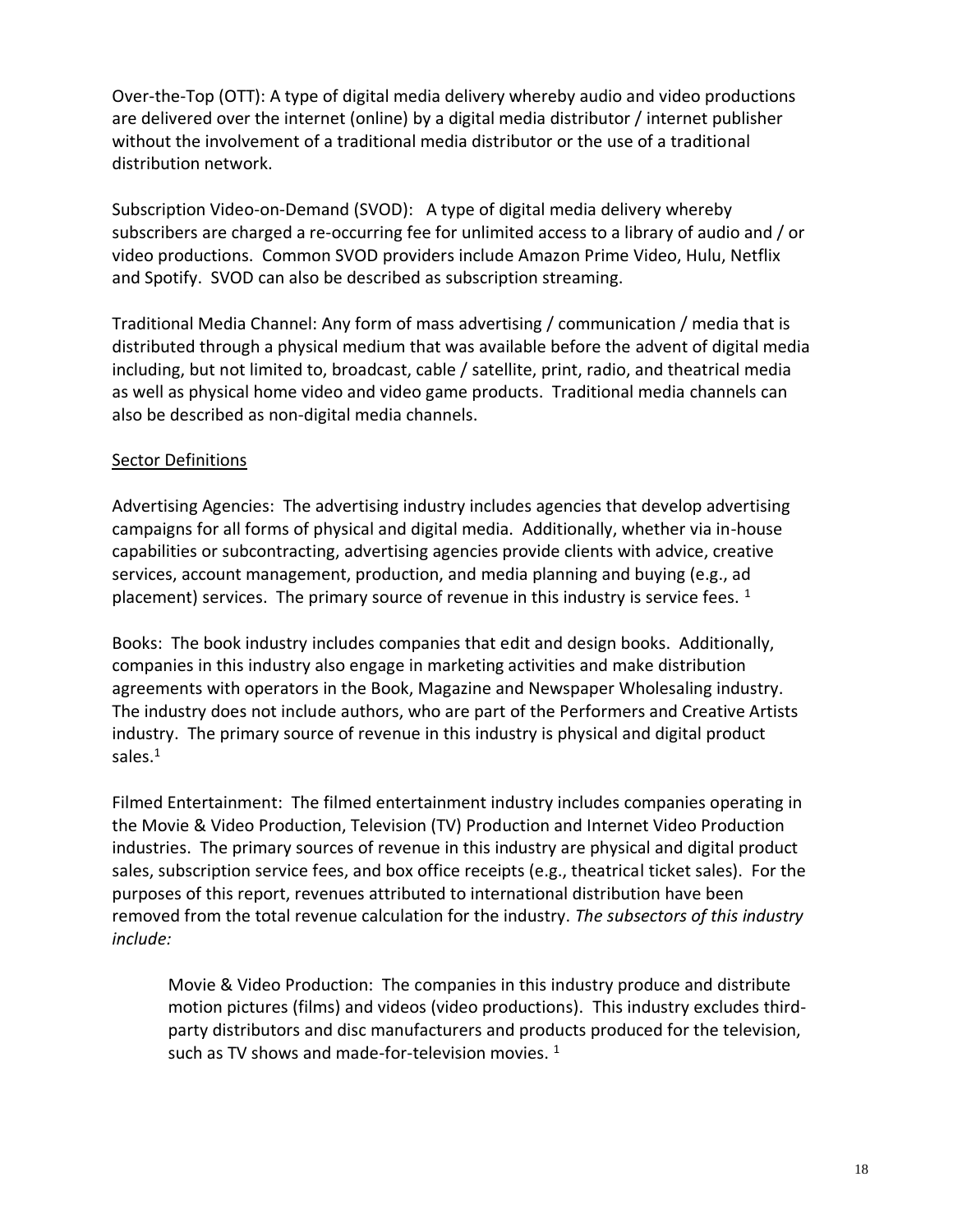Television Production: The companies in this industry produce TV programming that is then licensed or sold to broadcast or cable networks. Movie production is excluded from this industry, with the exception of made-for-TV movies.  $1$ 

Internet Video Production: The companies in this industry produce original motion pictures (films) and TV programming, which can also be described as original internet productions, for distribution via stand-alone over-the-top (OTT) streaming services such as Netflix. This industry excludes products originally produced by movie & video and TV production companies for theatrical or TV distribution. For the purposes of this report, revenues in this industry reflect IEMSC calculated estimates of consumer spending on subscription service fees to access original internet productions on Amazon & Netflix.<sup>2</sup>

Internet Publishing: The internet publishing and broadcasting (internet publishing) industry includes organizations and individuals that offer non-physical products, such as news, music and information, exclusively through the internet (online). This industry does not include search engines, internet service providers or publishers of offline content. The primary sources of revenue in this industry are advertising and subscription service fees. For the purposes of this report, revenues attributed to the social media sector have been removed from the total revenue calculation for the industry and captured separately. Additionally, revenues attributed to Netflix and Apple are not included in the total revenue calculation for the industry to avoid duplication with the filmed entertainment sector.  $1$ 

Magazines & Periodicals: The magazine and periodical publishing industry includes companies that produce and distribute information via both traditional print (physical) and digital (online) magazines and periodicals. Publishers that exclusively sell online magazines or periodicals are excluded from this industry as they are part of the internet publishing sector. The primary sources of revenue in this industry are advertising and subscription (i.e., circulation) service fees.  $1$ 

Music: The music industry includes companies that acquire, copyright and authorize the licensed use of musical compositions and recordings. The primary sources of revenue in this industry are physical and digital product sales, licensing / royalty fees, and live events (e.g., concert ticket sales).  $1$ 

Newspapers: The newspaper industry includes companies that produce and distribute information via both traditional print (physical) and digital (online) newspaper editions. Companies that solely publish news digitally on the internet (online) are excluded from this industry as they are part of the internet publishing sector. The primary sources of revenue in this industry are advertising and subscription (i.e., circulation) service fees.  $1$ 

Social Media: The social media industry includes social networking website publishers and developers. The industry does not include companies that predominantly develop blogs, games, internet content, messaging services, online dating websites, online recruitment websites, online forums or online videos. The primary source of revenue in this industry are ticket sales, advertising.  $^1$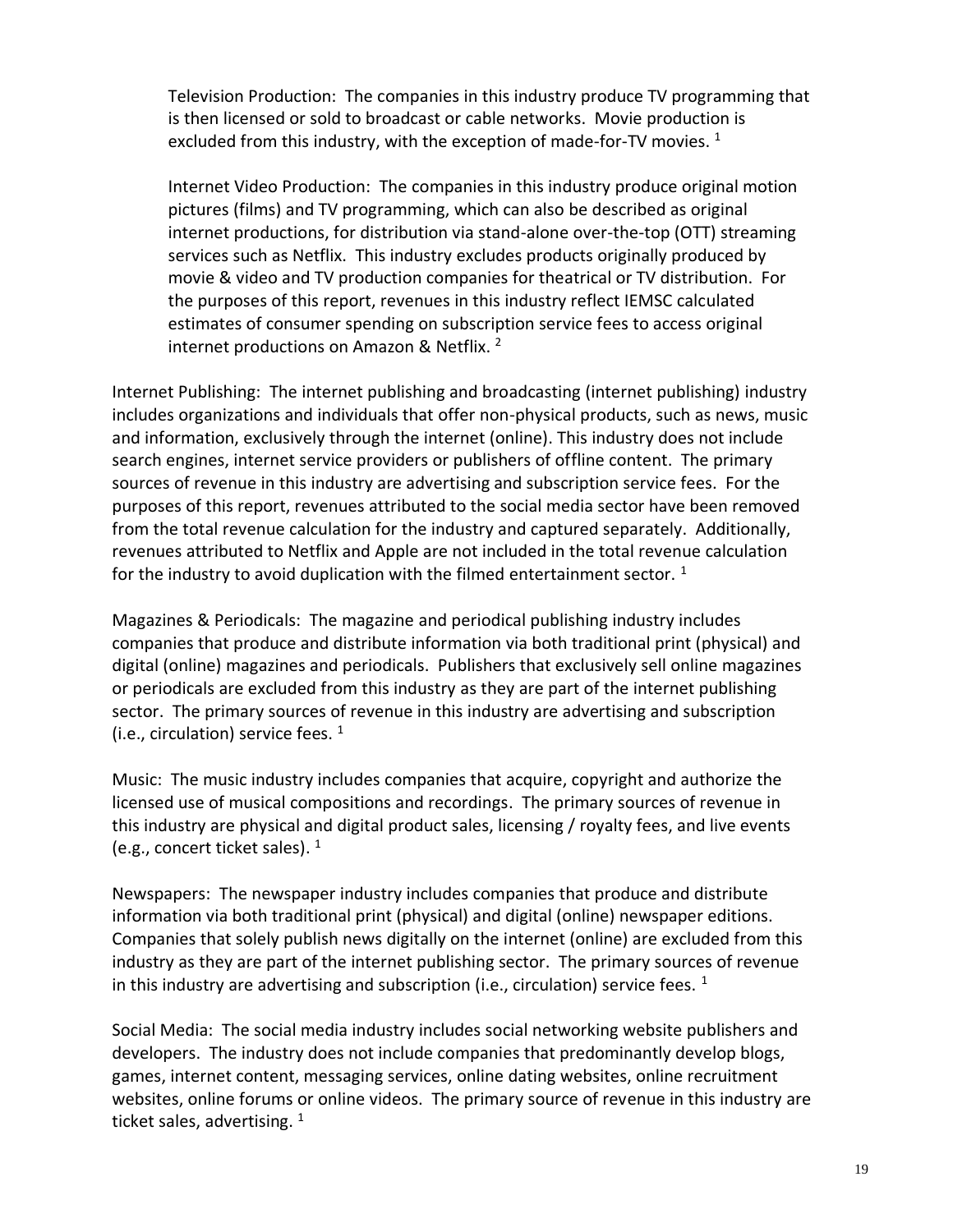Sports Franchises: This sports franchises industry (sports) includes sports teams or clubs that participate in live professional or semiprofessional sporting events (e.g. baseball, basketball, football, hockey, soccer and other team sports) before a paying audience. The sports franchises

included in this industry may or may not operate their own facilities for staging games or other spectator sports events. The primary sources of revenue in this industry are advertising, licensing, box office receipts (e.g., ticket sales), physical product (e.g. branded merchandise) and concession sales.  $^1$ 

Video Games: The video games industry includes the broader operations of all industries within the sector including companies responsible for the development and manufacturing of games, consoles and accessories, retail sales, and revenue from online gaming subscriptions. The primary sources of revenue in this industry are physical and digital product sales and subscription service fees. For the purposes of this report, revenues attributed to the video game retailer GameStop are not included in the total revenue calculation for the industry.  $1$ 

<sup>1</sup> Terms and definitions are based on IBISWorld Inc. reports. <sup>2</sup> Terms and definitions provided by IEMSC.

### **REFERENCES**

Butler, Brenna. (2020). "IBISWorld Industry Report 51223: Music Publishing in the US." *IBISWorld Inc.*

Diment, Dmitry. (2020). "IBISWorld Industry Report OD4574: Social Networking Sites in the US." *IBISWorld Inc.*

Holcomb, Griffin. (2020). "IBISWorld Industry Report 51913b: Internet Publishing and Broadcasting in the US." *IBISWorld Inc.*

Masters, Nick. (2020). "IBISWorld Industry Report NN003: Video Games in the US." *IBISWorld Inc.*

Pradhan, Sriya. (2020). "IBISWorld Industry Report 51113: Book Publishing in the US." *IBISWorld Inc.*

Hiner, Jacqueline. (2020). "IBISWorld Industry Report 51112: Magazine & Periodical Publishing in the US." *IBISWorld Inc.*

Jaura, Rohan. (2020). "IBISWorld Industry Report 51211a: Movie & Video Production in the US." *IBISWorld Inc.*

Hiner, Jacqueline. (2020). "IBISWorld Industry Report 51111: Newspaper Publishing in the US." *IBISWorld Inc.*